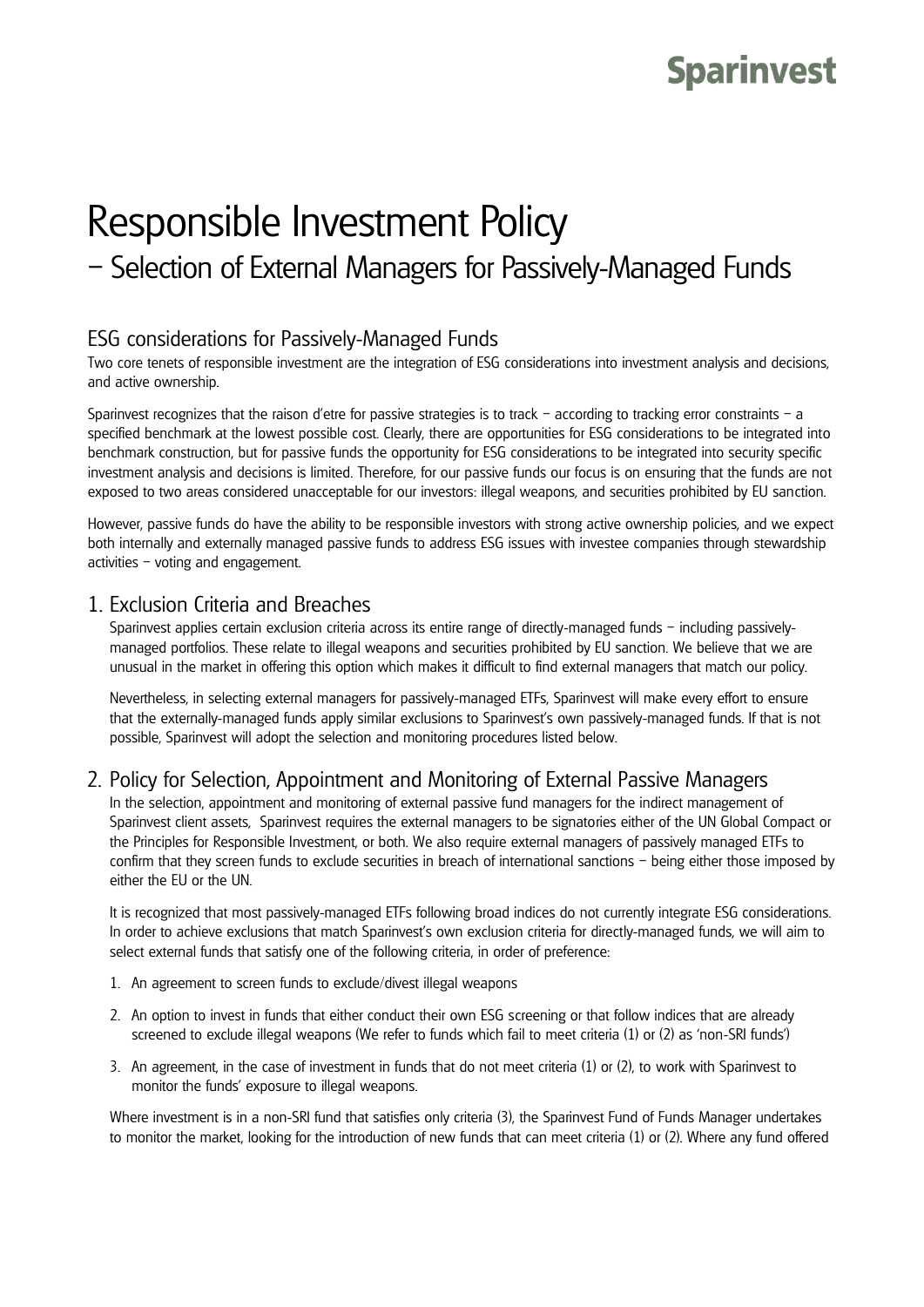by an external manager can both match the exclusion criteria of Sparinvest's RI policy and meet the necessary characteristics required for effective asset allocation, this fund will be preferred.

#### 3. Ongoing Monitoring of Investment and SRI Investment Options

Whether the fund satisfies criteria (1), (2) or (3), unless the external manager uses the same screening provider as Sparinvest, there remains a risk that the fund may invest in companies considered by Sparinvest's screening provider to be involved in illegal weapons manufacture. In order to avoid this, the Fund of Funds Manager will be added to the alert service provided by our external screening service provider to be able to follow new developments with regard to illegal weapons involvement. The following procedure will be followed.

The Fund of Funds Manager will:

- 1. at the point of initial investment, establish that the externally-managed fund portfolio does not contain any company that would breach Sparinvest's own illegal weapons exclusion criteria
- 2. on receipt of alerts from our service provider relating to new allegations of involvement in illegal weapons breaches, establish whether the company concerned is held in the externally-managed portfolio.
- 3. at regular 6-monthly intervals, request screenings of the externally-managed portfolio against Sparinvest's own illegal weapons exclusion criteria, using the same data as our own service provider
- 4. In the event that the above process indicates the fund invests in a company with confirmed involvement in illegal weapons, which would result in divestment of the company from Sparinvest's directly managed portfolios, the Funds of Funds Manager will seek for the company to be divested by the externally managed portfolio. If this cannot be achieved, there is a requirement to divest from the fund itself as soon as reasonably practicable. In such cases, the Fund of Funds Manager undertakes to switch to an agreed default Fund that does not breach Sparinvest policy.

Furthermore, on a regular basis and at least every 6 months, The Fund of Funds manager will, as described previously, check the market for new SRI products that could perform the same strategic function as the non-SRI funds for allocation purposes. Where these are found to exist, investments should be transferred to such products.

#### 4. Active Ownership

Sparinvest believes that it is important for passively-managed funds to exercise their stewardship obligations, particularly via voting and engagement in respect of equity investments - but also in respect of bond issuers. We would also expect this of Asset Managers that are UN PRI signatories. We will therefore expect our externally-selected fund managers to report to us on their active ownership activities.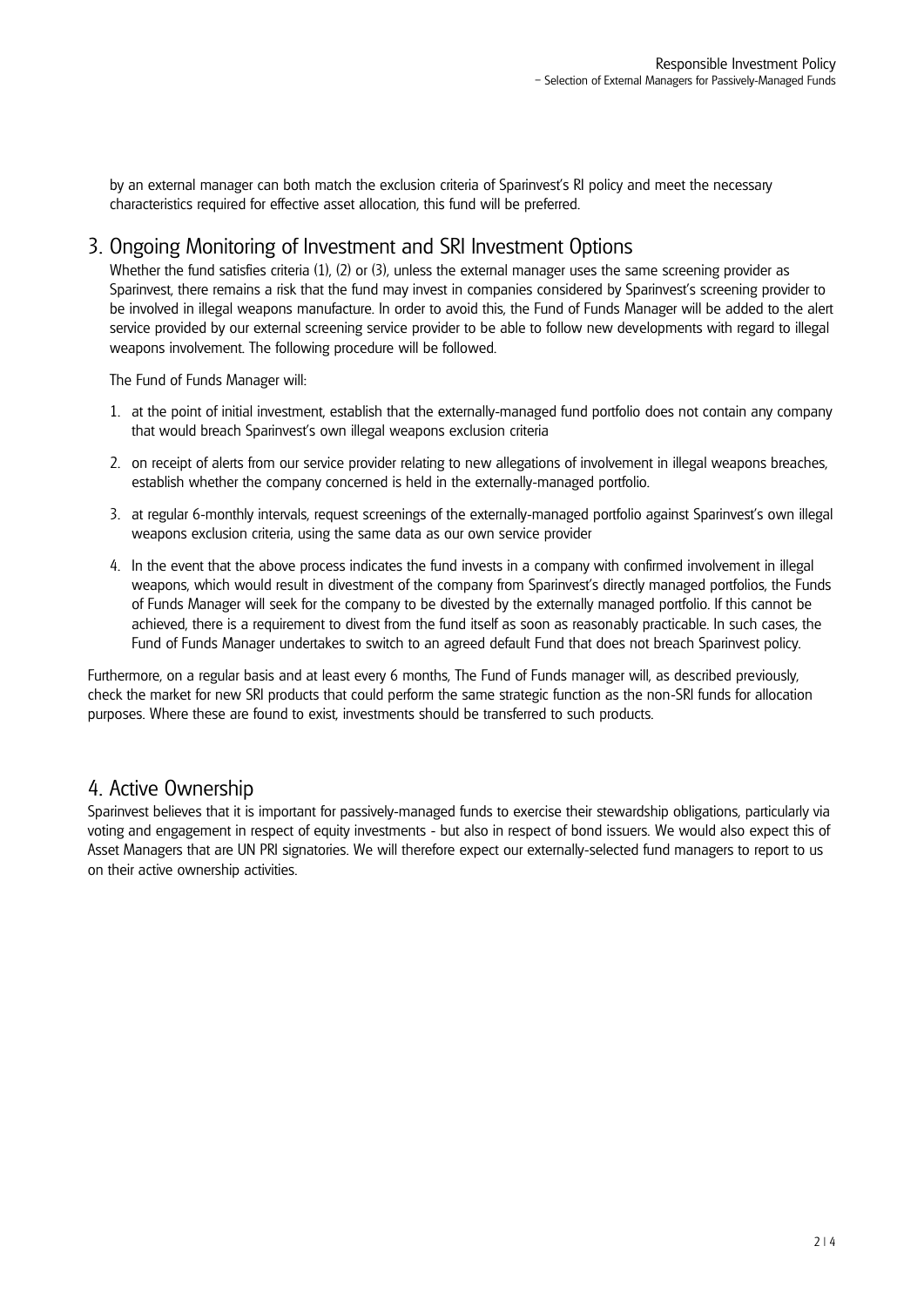# Application of this Policy to SparIndex Funds

The SparIndex Funds invest in a range of index-tracking funds, relying on appropriate allocation between asset classes to optimize risk-adjusted returns for different investor risk profiles. The equity component of the SparIndex Funds is made up of Sparinvest's own range of passively-managed equity funds. These are explicitly covered by Sparinvest's Responsible Investment Policy, as indicated in Appendix 1. However, Sparinvest does not have a similar range of products to supply the required fixed income component, meaning that it is necessary to select an external supplier of such products.

#### Selection and Appointment of BlackRock to supply Fixed Income ETFs

In following the Selection Procedures set out in 2) above, Sparinvest established that there are - as yet - no SRI fixed income ETFs that meet the asset allocation requirements of Sparindex. It has therefore been necessary to select two non-SRI funds which are run by the UN PRI signatory, BlackRock

- iShares Core EUR Bond UCITS ETF (ISIN: IEAC LN) and
- iShares EUR High Yield Corporate Bond UCITS ETF (ISIN: IHYG LN)

BlackRock has informed Sparinvest of its intention to introduce a suite of new SRI ETF products (specifically SRI Fixed Income ETFs) in the near future, whereby the index methodology includes an explicit filtering of companies involved in illegal weapons. The first of these – an ESG-screened Investment Grade ETF – is already available. Although it is not the ideal match for asset allocation purposes, this fund will be the default investment option should a breach of Sparinvest's universal exclusion policy with regard to illegal weapons occur in either of the non-ESG funds selected for Sparindex Funds. Sparinvest will continuously monitor the market for more appropriate ETFs.

### Default fund

 $\blacksquare$  iShares  $\epsilon$  Corp Bond SRI 0-3yr UCITS ETF (SUSE)

#### A Note on Engagement at BlackRock

BlackRock is an active owner of its equity-based ETFs but does not seem to apply similar procedures to Fixed Income funds. In entering into an agreement with BlackRock for the management of SparIndex assets, Sparinvest will seek to encourage BlackRock to engage on behalf of its bond funds – especially on the matter of illegal weapons.